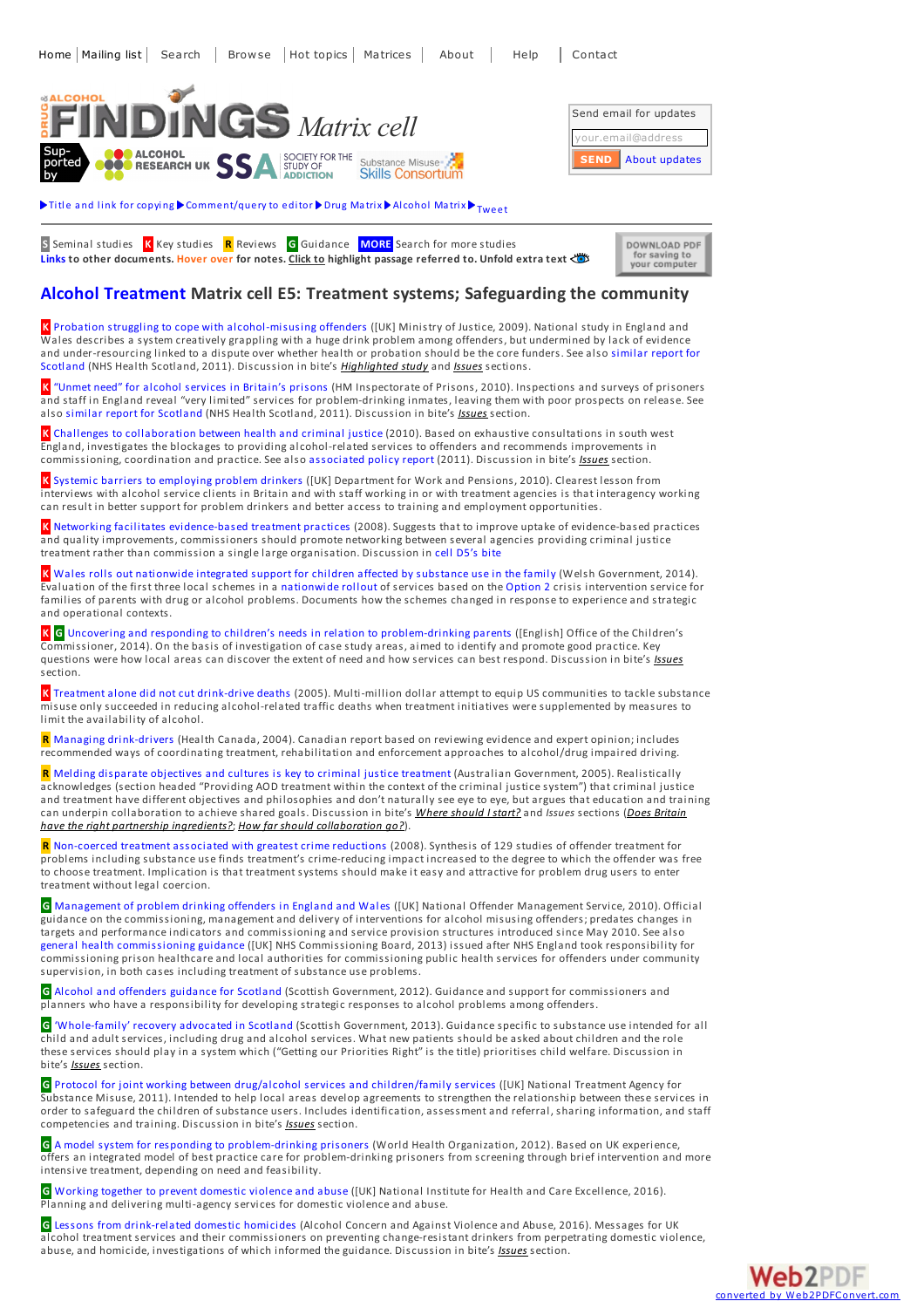**MORE** This [search](http://findings.org.uk/topic_results.php?allCodes%5B%5D=M2.1x+M2.2x+M2.3x+M2.4x+M2.5x+M2.7x+M2.9x+M2.6x+commissioning+population+phlthx+coordination+needs+cost+fees+%2111.+%218.5+%218.6+%21prison+%21probation+%21coerced+%21protection&othfeat%5B%5D=treatment&substance%5B%5D=5.5x&source=matrix_search&sortBy=DateAdded&s=eb&sf=mx) retrieves all relevant analyses. See also hot topics on [protecting](http://findings.org.uk/PHP/dl.php?file=child_protect.hot&s=eb&sf=mx) children and on whether testing for and [sanctioning](http://findings.org.uk/PHP/dl.php?file=test_and_sanction.hot&s=eb&sf=mx) substance use can displace treatment. For subtopics go to the [subject](http://findings.org.uk/topic_search.htm?s=eb&sf=mx) search page.

## **OClpoesne [Matrix](javascript:;) Bite guide to this cell**

Links to other documents. <mark>Hover over</mark> for notes. <u>Click to</u> highlight passage referred to. Unfold extra text

What is this cell about? Constructing local, regional or national systems featuring treatment (usually Suggest and the contract to the mass of the translation of the translation of the translation of the translation of the translation of the translation of the translation of the translation of the translation of the transla along with criminal justice procedures) for offenders whose offending is related to their drinking. In these contexts, treatment is [offered](http://findings.org.uk/index.php) or imposed not because it has been sought by the client, but because it is thought that treating their substance use problems could reduce crime or otherwise benefit the community. Also includes treatment systems which benefit the community in other ways, including protecting the drinker's family and reducing the economic impacts of excessive consumption. As with [commissioning](http://findings.org.uk/PHP/dl.php?file=Matrix/Alcohol/E2.htm&s=eb) in general, involves organising treatment provision to meet population needs in the context of resource constraints and national policy.

Research on treatment systems is rarely of the 'gold-standard', randomised controlled trial format. Whole areas and multiple coordinating agencies cannot easily be randomly assigned to implement new systems of care, while others must stand still or do the conventional thing to form a comparator; communities have their own lives, politics and event-driven diversions beyond the researcher's control. Instead, researchers usually look for patterns in what naturally happens rather than manipulating it to test the consequences. All this cell's key studies used variants on this methodology. Those patterns may reflect the presumed cause and effect mechanisms, but they may instead reflect unmeasured variables which randomisation would have evened up across intervention and comparison systems.

Treatment systems developed for criminal justice purposes are often derived from those centred on patient welfare and overcoming dependence; the impact of treatment in general on crime is the reason why it was adopted for criminal justice purposes. This means that for more research and ideas we can refer you back to cells dealing with brief [interventions](http://findings.org.uk/PHP/dl.php?file=Matrix/Alcohol/E1.htm&s=eb), [treatment](http://findings.org.uk/PHP/dl.php?file=Matrix/Alcohol/E2.htm&s=eb) in general, medical [treatments](http://findings.org.uk/PHP/dl.php?file=Matrix/Alcohol/E3.htm&s=eb), and [psychosocial](http://findings.org.uk/PHP/dl.php?file=Matrix/Alcohol/E4.htm&s=eb) therapies.

Where should I start? Try turning to the chapter starting page nine of the PDF [version](https://www2.health.vic.gov.au/Api/downloadmedia/%7B397A92AC-1B45-48CA-AFBF-D63CD173C418%7D) of a review commissioned by the Australian state of Victoria, published jointly with the Australian government. It explains that criminal justice and treatment systems must collaborate to treat offenders, but also that this is problematic due to radically different starting points: "Criminal justice systems are charged with carrying out justice and maintaining public safety; while ... treatment systems assume responsibility for assisting individual clients to recover. As a result criminal justice systems … [require] the supervision and surveillance of offenders while treatment systems attempt to influence or modify clients' behaviour in the least restrictive manner possible". The consequence, says the report, is that each sector can see the otheras ill-informed, unrealistic and undermining – not a good basis for joint working.

The remedy offered is education and training to foster mutual understanding and the recognition or forging of common orat least compatible goals. [Turn](https://www2.health.vic.gov.au/Api/downloadmedia/%7B397A92AC-1B45-48CA-AFBF-D63CD173C418%7D) to page 10 and you will see a bulleted list which distils US guidance down to nine ingredients for joint working between treatment and criminal justice systems. The following pages expand on those elements, explaining on page 12 that they come to a head in the casemanagement orchestration of services for the offender throughout their sentence/treatment. Doing this collaboratively "assumes that the criminal justice workerand the treatment provider view themselves as partners in a common effort to get the client-offender in recovery from [alcohol and other drug] abuse and living a crime-free life". One of the issues we will (below) invite you to consider is how far these ingredients have manifested themselves in Britain. Another is how far collaboration should go.

**Highlighted study** Commissioned by the Ministry of Justice, a report from a leading research centre on probation's alcohol-related work in England and Wales portrays a glass barely half full. Note the methodology: an *extensive* survey of all but one substance misuse lead in what were then 42 probation areas, allied with an *intensive* look at six case study areas. Such work can not only depict the general picture without bias due to sampling unrepresentative areas, but also dig deeper to see what produced this picture.

The resulting story was one of bottlenecks within probation and in accessing external services, and (perhaps as a result) a lack of priority given to identifying need. Among offenders who *were* identified and allocated to alcohol programmes, delays meant that by the end of their sentence, fewer than half were continuing in or had completed their treatments. A flagship national initiative – the Alcohol Treatment Requirement which enables courts to impose treatment – was massively under-used due to under-resourcing, itself partly due to a funding dispute between health and probation. Another theme was a lack of evidence on whether, even when adequately implemented, the interventions mounted by probation affect drinking or offending. Since the report we now know that the most common intervention has not been [found](http://findings.org.uk/PHP/dl.php?file=Palmer_E_2.txt&s=eb&sf=mx) to reduce offending.

In this report and in the corresponding report for **Scotland** there were bright spots of good practice, especially in the close integration of alcohol workers with probation, but overall this was a system not coping well under pressure, and often failing at the first step of identifying need.

## **Issues to consider and discuss**

**Does Britain have the right partnership ingredients?**Look again at our starting point review and

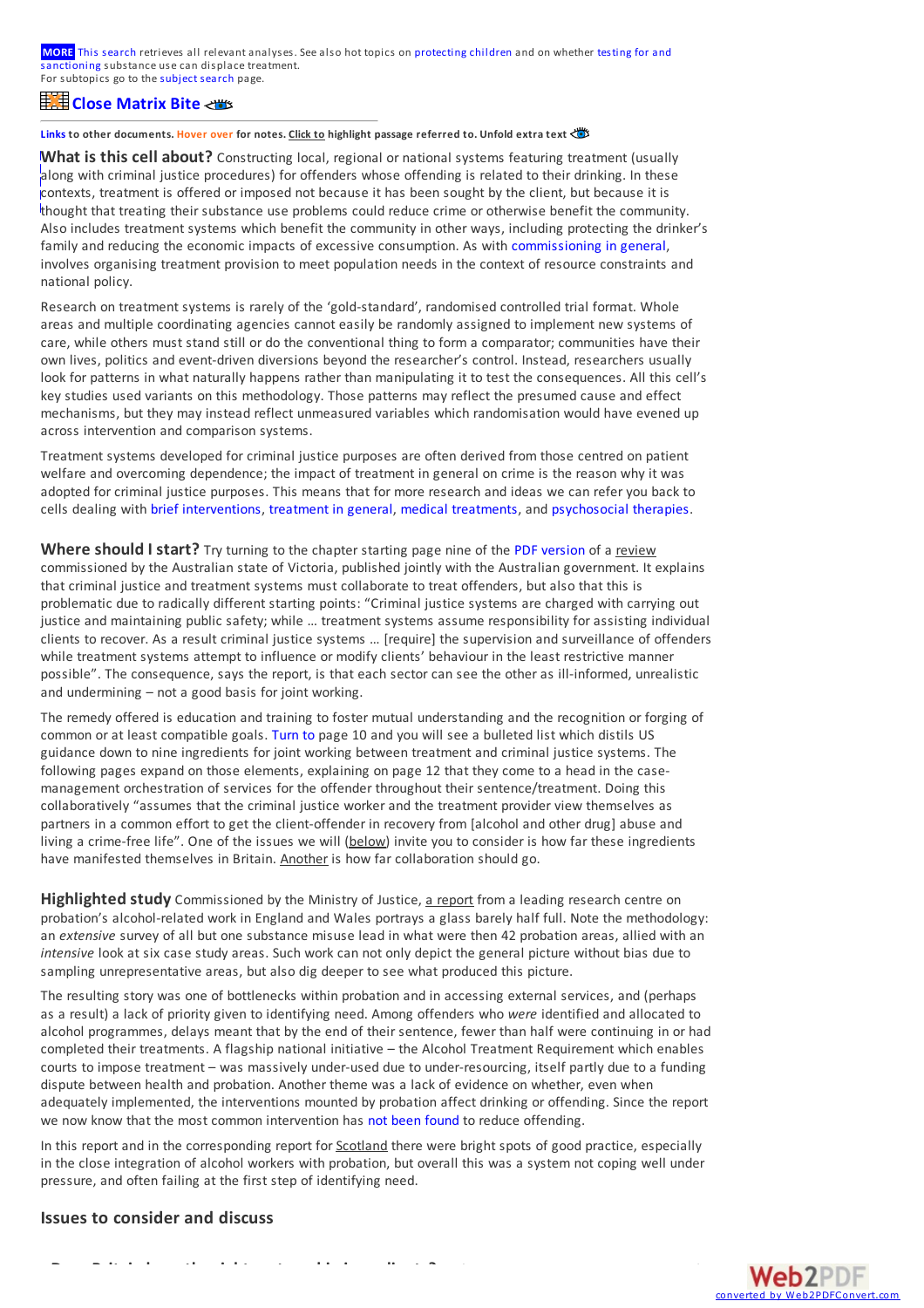**Does Britain have the right partnership ingredients?**Look again at our starting point review and its ingredients for partnership working between treatment and criminal justice services. They start on page 10 of the [PDF](https://www2.health.vic.gov.au/Api/downloadmedia/%7B397A92AC-1B45-48CA-AFBF-D63CD173C418%7D) file, under the headings: Understanding the Intent of Sentencing; Understanding the Impact of Differing Goals; Understanding that Treatment Failure can Violate the Law; Communicating Clearly with a Common Language; Effective Case Management Strategies; Working with Indigenous AOD Clients (an issue more for Australia than the UK); Negotiating the Issue of Clinician Confidentiality in the Criminal Justice System.

Ask yourself some orall of the following questions. Are you convinced these are realistic objectives, the right ingredients, and sufficient to establish good partnership working? If you have experience of such working, to what degree were these ingredients present and what was their effect? Leaf through some of the British key studies in this cell (especially this report but also  $1/2$ ). Ask yourself whether these ingredients were identified as (or as not) characterising the investigated systems and whether they were seen as important to partnership working and ultimately to benefiting offenders and the community.

## **Whyis drinkingso prominent in sendingthousands to prison, but not in prison services?**

In both England and Scotland there is a striking disparity between how commonly drinking precipitates imprisonment, and the attention paid to drinking by prison services - so striking that for England the prisons inspectorate subtitled their report, "An unmet need", while in Scotland researchers listed more gaps than fillings in the alcohol problem identification and treatment system.

If only because this could help cut their recidivist population, why aren't prisons doing more? Is it a case of 'see no evil'? Perhaps; the reports say that in England alcohol problems were not consistently or reliably identified, while in Scotland screening was generally limited to a yes or no question. Is it money? The English report highlighted a scarcity of resources dedicated to alcohol, meaning the national alcohol strategy was merely "an illusion of

*There is a striking disparity between how commonly drinking precipitates imprisonment, and the attention paid it in prison*

action". Is it that the authorities just don't know what to do? The English report comments that very few treatment oranti-offending programmes have been developed oraccredited specifically for problem-drinking offenders, and the Scottish report that evidence is limited for most alcohol interventions in prisons.

But even if all these and other factors are involved, that still begs the question of why eyes are half closed, resources lacking, and evidence uncollected. It's not that all such issues are so [under-managed;](http://cdn.basw.co.uk/upload/basw_125144-5.pdf) more has been done for problems related to illegal drugs. Does the relative absence of alcohol in prisons permit the issue to be set aside? Is it because drinking is legal, so seen as 'not our business'? Does it simply reflect what is often seen as the relative lack of attention to alcohol (versus drug) problems in the broader society?

**How far should collaboration go?** Return again to the Australian starting point review and its argument that coordinating treatment in a criminal justice context "assumes that the criminal justice worker and the treatment provider view themselves as partners in a common effort to get the client-offender in recovery from [alcohol and other drug] abuse and living a crime-free life". From that starting point, says the review, these partners "can co-operate in setting goals for the client-offender, responding to undesirable or sentence-violating behaviour, and adjusting the terms of probation or parole and/or the type and intensity of treatment." Elsewhere the same document says collaborative working relationships mean responses to issues such as relapse will be "based on trying to achieve common goals for the client-offender". Establishing common goals in turn means that "the criminal justice system is much more likely to trust clinicians to make decisions and treatment personnel are more likely to base their decision on clinical grounds with full consideration of security and public safety".

*Given that power lies mainly with the criminal justice system, do shared goals become in practice those of criminal justice?*

"Full consideration" and "common goals" imply a collaboration so deep that what started out as the disparate goals identified in the review eventually become merged. Given that the power in this collaboration lies mainly with the criminal justice system – which must enforce the goals of the sentence, can require reports from the treatment service, and can revoke or change treatment – do 'shared goals' become in practice those of criminal justice?

That seems to be the view of a US expert whose [manual](http://www.nicic.org/pubs/2004/020095.pdf) on criminal justice supervision was listed in [cell](http://findings.org.uk/PHP/dl.php?file=Matrix/Alcohol/D5.htm&s=eb) D5. More directly than in the Australian review cited above, Faye Taxman sees (p. 69) a good relationship between criminal justice staff and treatment services as enabling them to "work together toward the goal of maximum recidivism reduction". Treatment services "must address criminogenic needs" which may include substance use, but not concern themselves with "non-criminogenic factors, such as anxiety and low self-esteem" which "do not contribute to the mission of recidivism reduction".

Is this type of crime-centred collaboration desirable, or will it counterproductively deprive treatment of its focus on the patient's welfare, and with that its ability to engender crime-reducing change? Afterall, isn't it legitimate for treatment and criminal justice systems to have different priorities? Despite advocating integration, in the context of the treatment of drug-related offenders, another leading US expert has [argued](http://digitalcommons.law.villanova.edu/cgi/viewcontent.cgi?article=1381&context=vlr) that "responsibility for ensuring offenders' adherence to treatment and avoidance of drug use and criminal activity is not, however, delegated to treatment personnel who may be unprepared or disinclined to deal with

such matters and who may have very limited power to intervene." It is, in other words, not the treatment